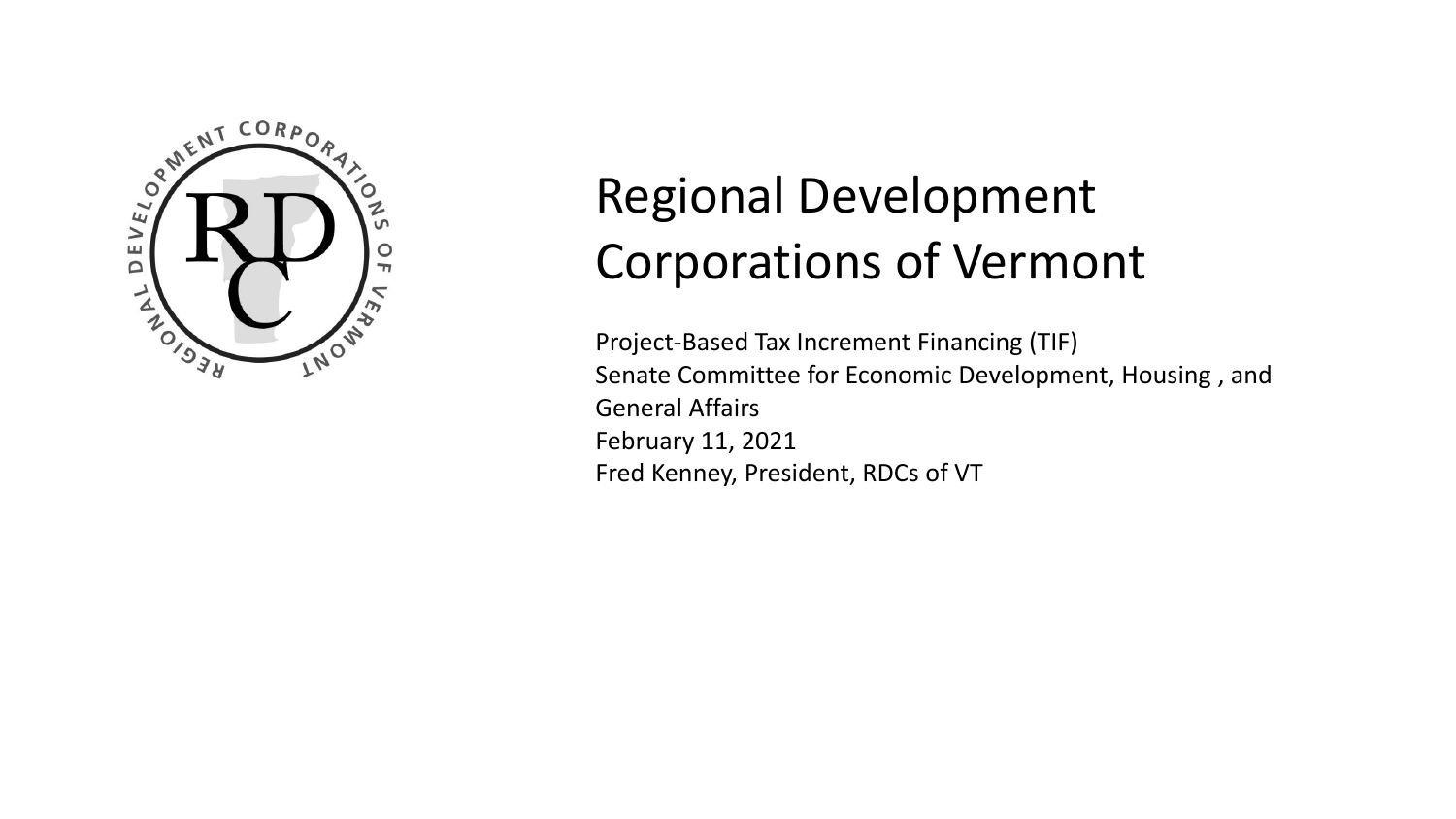The RDCs of VT support the creation of a program that enables Vermont's rural communities to use municipal and education tax increment from identified development/redevelopment projects to help finance the public infrastructure that will spur the private development.

This tool will provide the gap financing so smaller communities can afford public improvement projects that will allow desired development/redevelopment move forward.

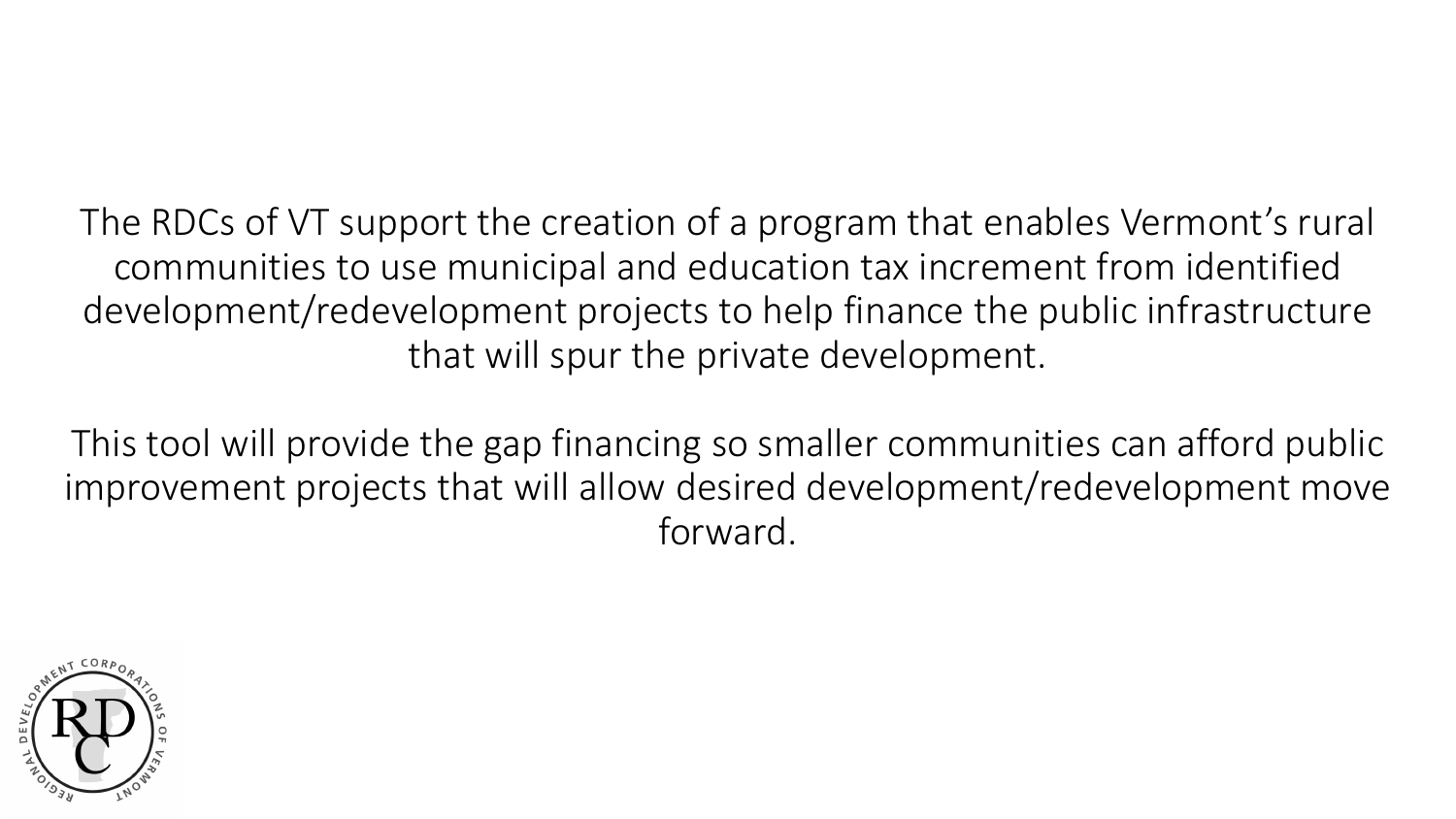Equity and Accessibility: Vermont's larger communities have access to TIF tools necessary to fund public infrastructure improvements to support a growing economy.



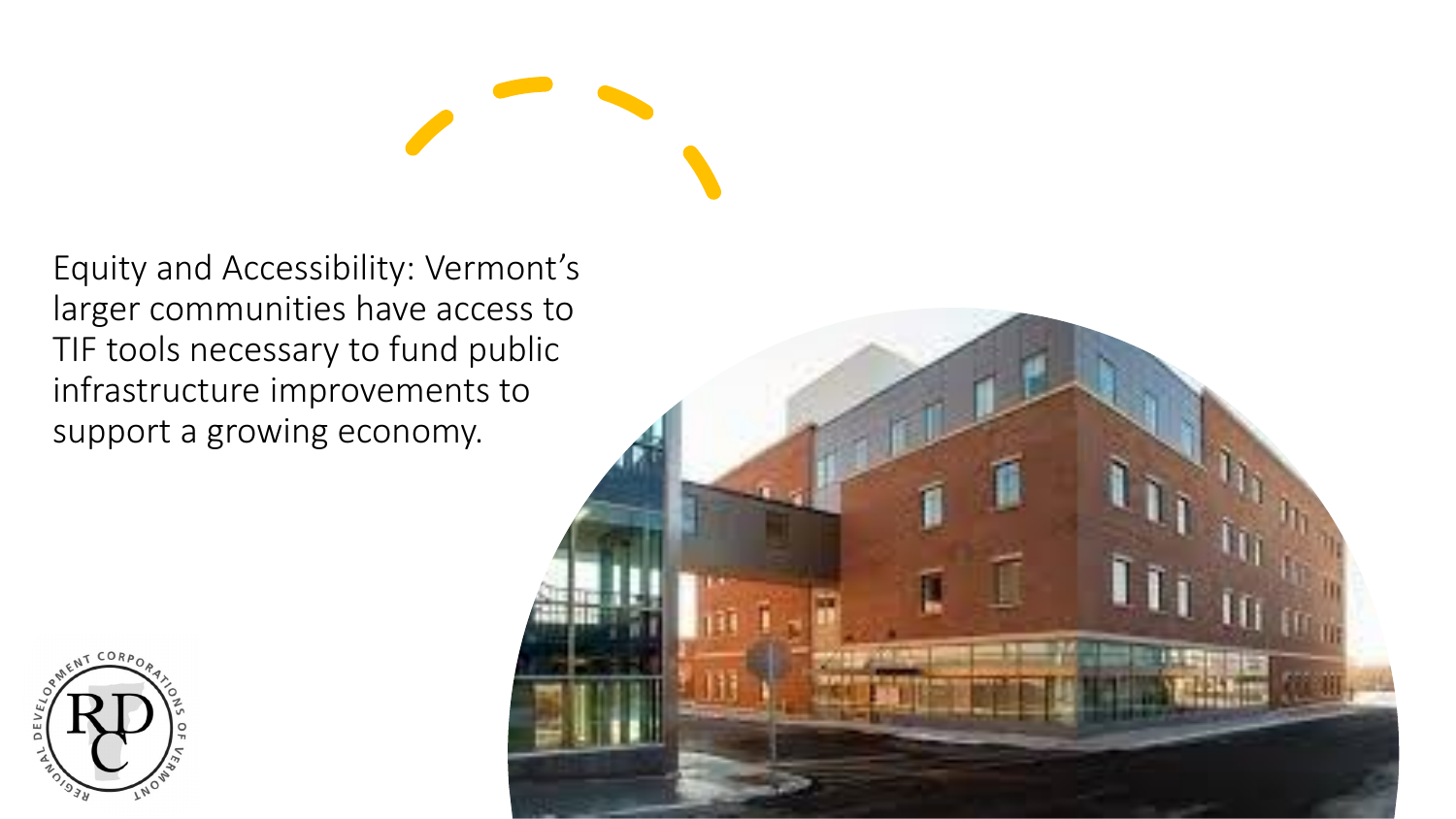Smaller Scale: Our small, rural communities need access to capital through programs that are built on a scale that matches the need, the community and its capacity to plan, implement and monitor.



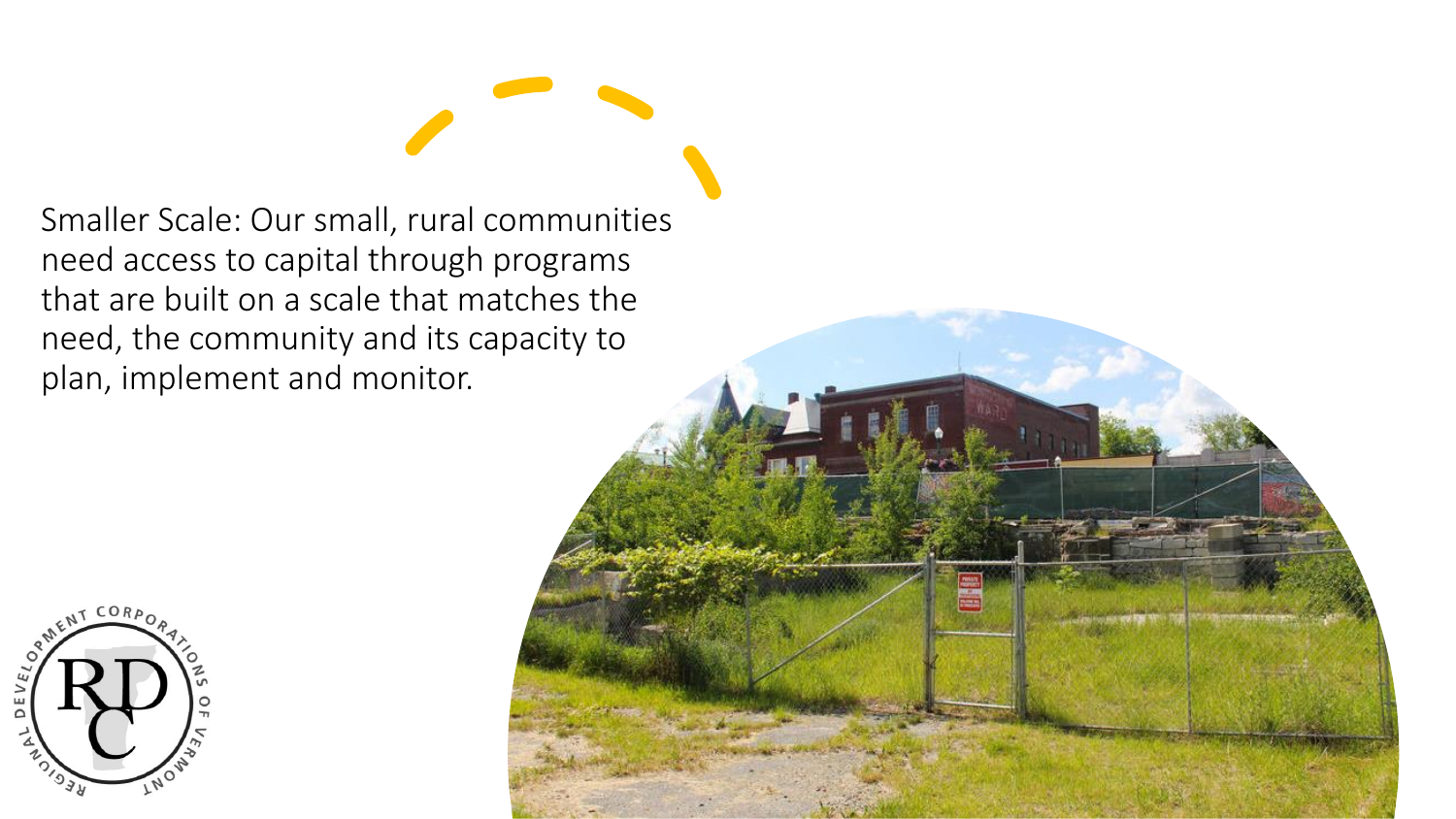Limited Scope: The limited scope of project-based TIF is perfect for smaller, rural communities that have single public infrastructure projects, but still need help to fund the gap that would otherwise prevent a successful project from advancing. Project-based TIF also reduces the administrative burden to a level that can be handled by smaller communities: one public infrastructure project, a few identified parcels to track, one instance of debt.



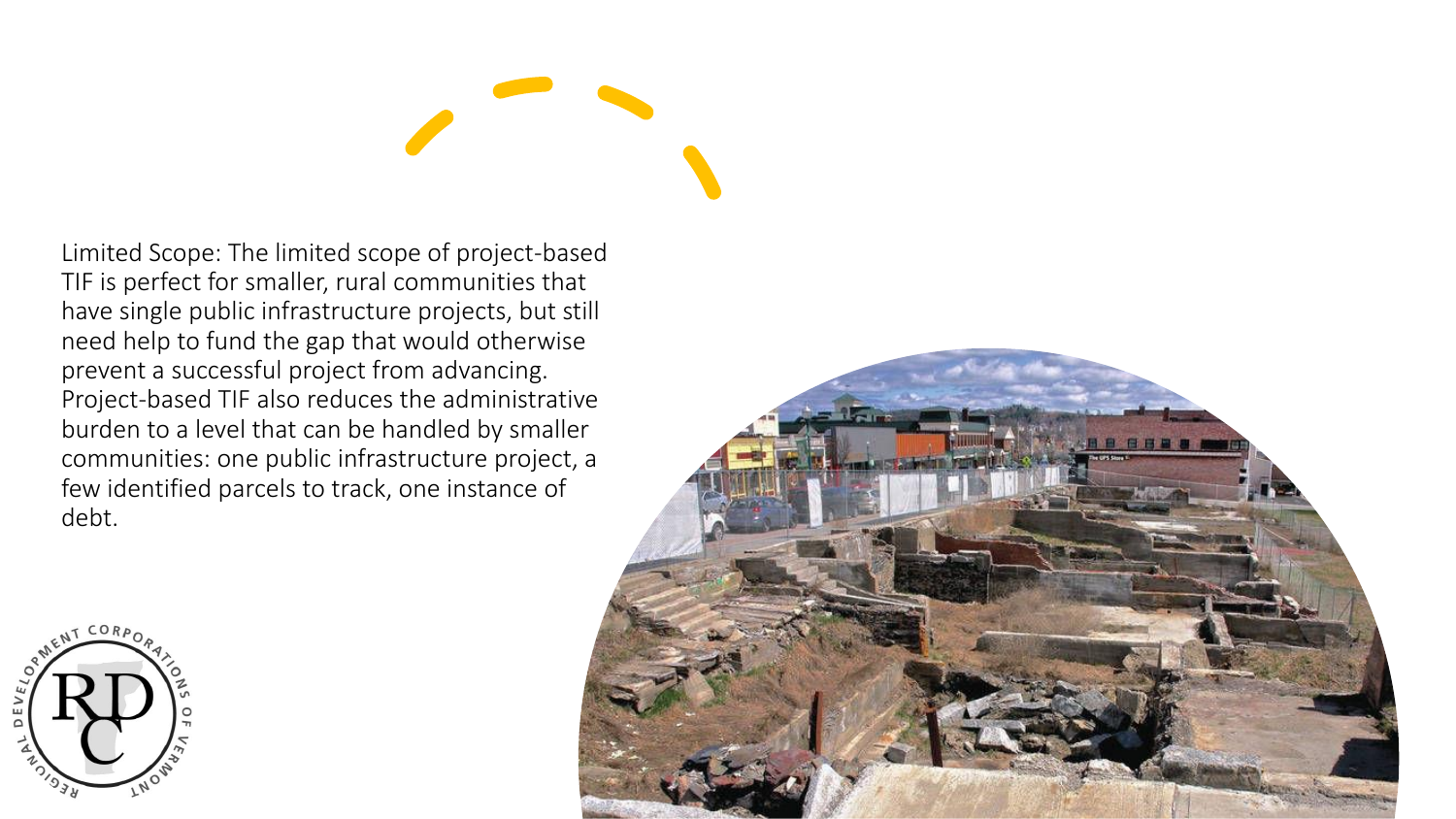Rural Economic Development Tool: With stagnant grand lists, our rural communities look for innovative ways to grow their regional and local economies. This tool will spur new economic activity while increasing tax revenues and growing grand lists.



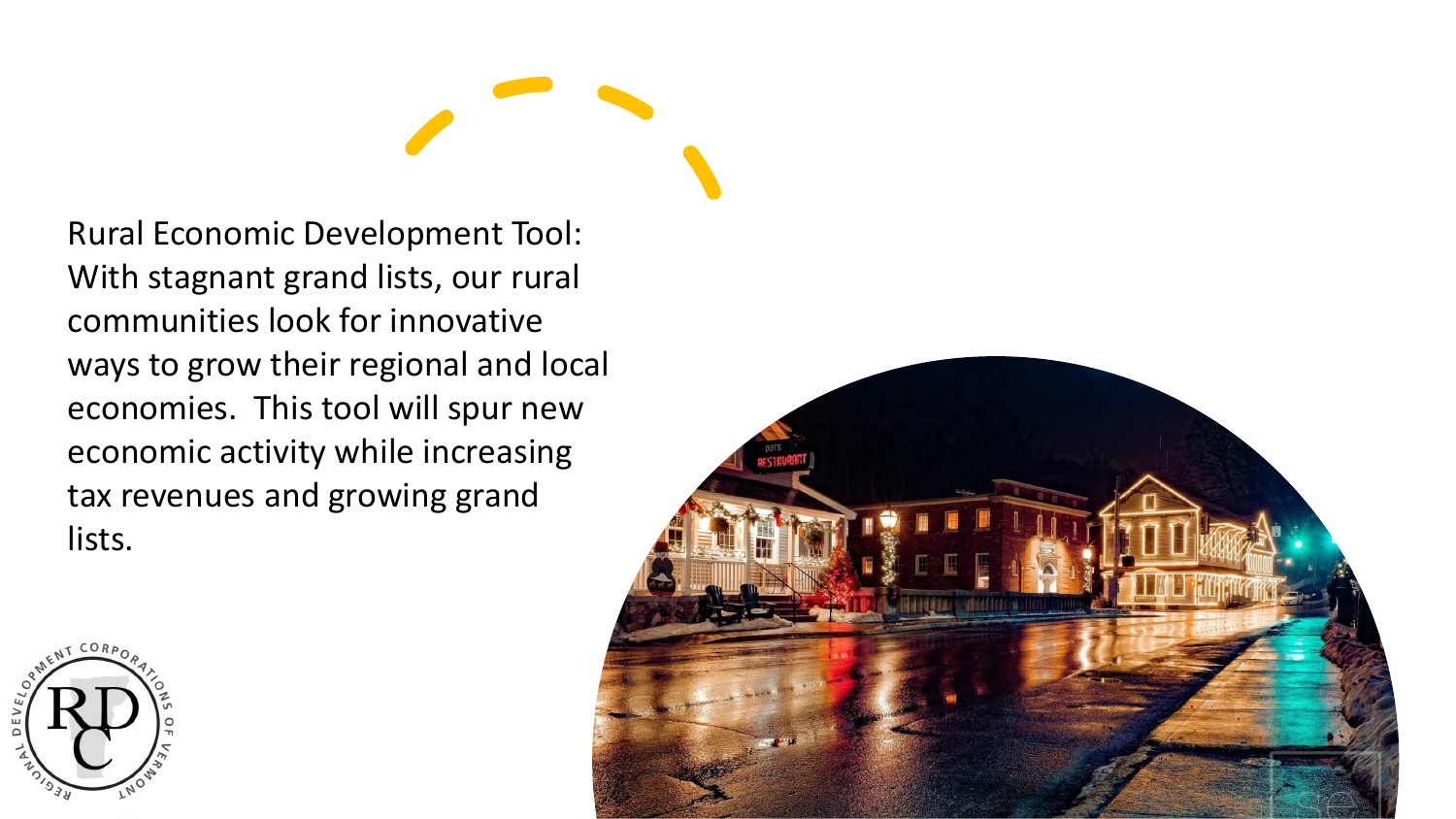## Why Project-Based TIFs?

- Proposal greatly simplifies creation, approval and administration.
- Much easier for a small community.
- No "TIF District" created.
- One public infrastructure; a few developers or property owner; a few parcels vs an entire District
- Public infrastructure required will depend on what is needed to spur the private development: could be sidewalks, lighting, intersection improvements, public spaces, parking. Could be water and sewer, but not solely.
- The legislation does not need a debt ceiling. It will be determined by:
	- the cost of the infrastructure needed;
	- the level of debt the local voters will approve;
	- revenues from other sources in the debt stack and grants, fees;
	- the level of debt approved by VEPC based on projected revenues from TIF and other sources.
- The \$1.5M debt ceiling is counter-productive given the other requirements in the bill such as the economic development goals.
- Keep existing commercial/industrial areas as an eligible location.